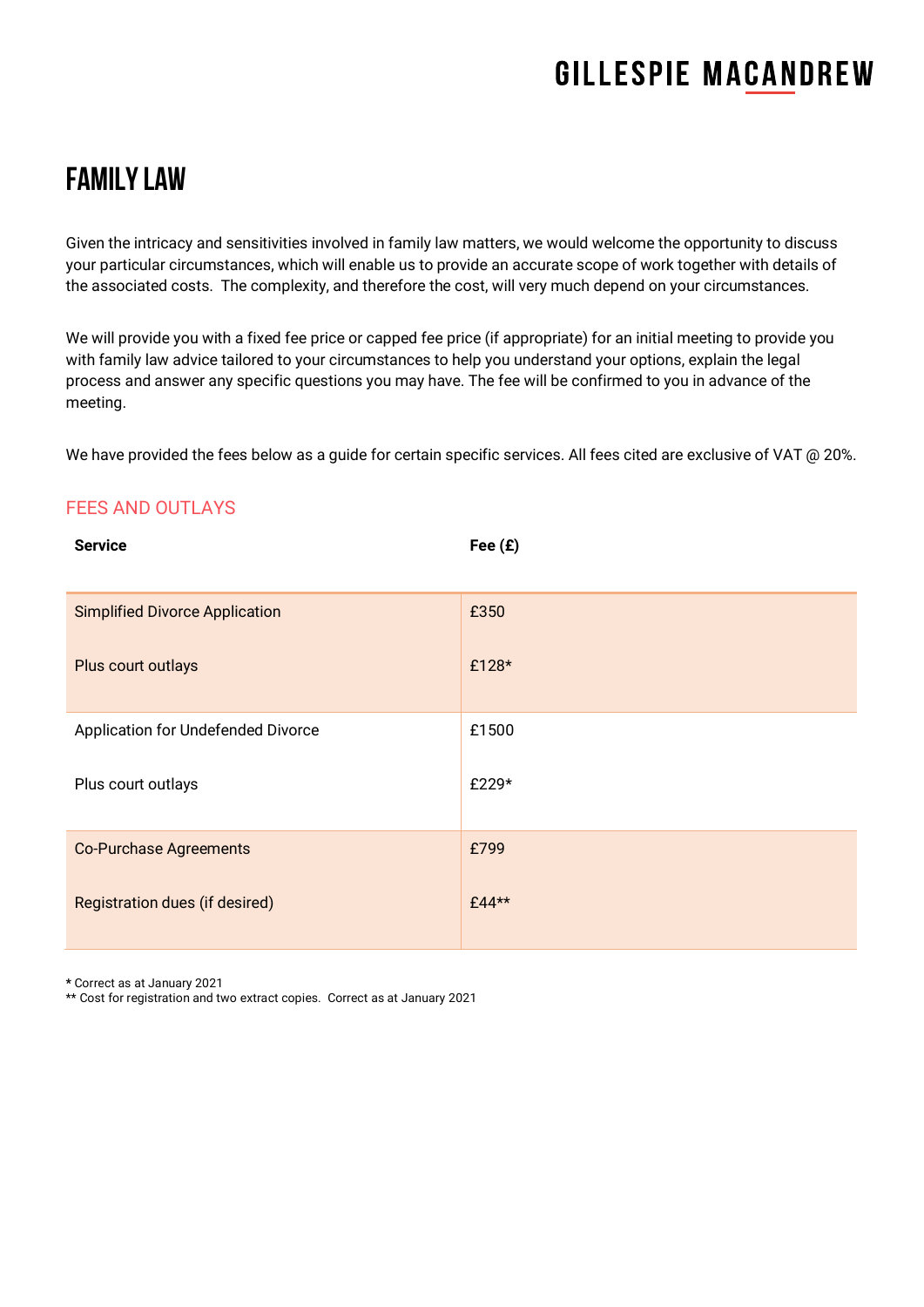# **GILLESPIE MACANDREW**

### OUR WORK FOR YOU IN RELATION TO A SIMPLIFIED DIVORCE OR AN UNDEFENDED DIVORCE APPLICATION

- Meeting with you to receive your instructions
- Providing advice as appropriate to your circumstances
- Providing advice about jurisdiction, the grounds of divorce and your rights and entitlements on divorce, if relevant
- Preparing drafts of the court papers for you to review
- Making minor changes following review
- Providing advice about what documents require to be lodged with the court and arranging that, including affidavits where relevant
- Arranging for the signing of all documents
- Lodging them with the Court
- Arranging for the papers to be served on your spouse, where relevant (maximum two attempts by recorded delivery or Sheriff Officer)
- Securing decree of divorce and providing a copy to you

### EXCLUSIONS

- Advice on and work associated with any additional steps needed if service of the papers is unsuccessful by recorded delivery or Sheriff Officer after 2 attempts or in the event your spouse's location is unknown by you
- Advice on and work associated with any Notice of Intention to Defend or Defences that may be lodged by your spouse (a defended action)
- Advice on and work associated with any communication received by your spouse or any agent instructed by them in connection with the divorce
- Preparation for and attendance at any Court hearing fixed by the Court